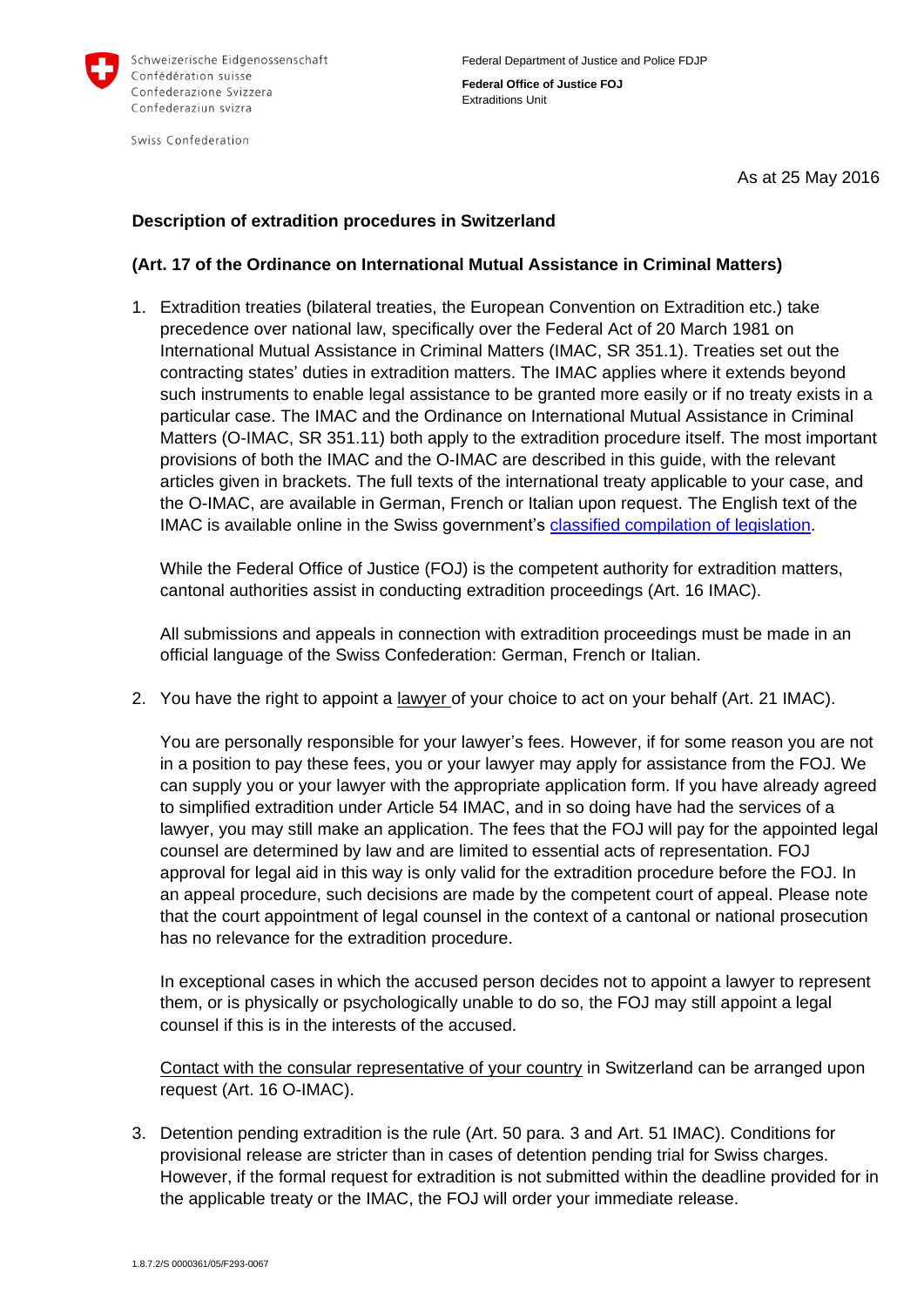An appeal against a warrant of arrest pending extradition or any other FOJ decision concerning such detention may be lodged within ten days with the Appeals Chamber of the Federal Criminal Court (Art. 48 para. 2 IMAC and Art. 28 para. 1e Federal Criminal Court Act (FCCA, SR 173.71)). Furthermore, you may submit an appeal to the FOJ against the warrant of arrest at any time (Art. 50 para.3 IMAC).

- 4. A request for extradition must contain information on the person subject to proceedings that is as detailed and comprehensive as possible. It must also contain the name of the requesting authority, the subject matter, the reason for the request, as well as the legal term for the alleged offence. Furthermore, the request must be accompanied by a summary of the relevant facts of the case, a copy of the relevant criminal provisions in the requesting state, and an original or an officially authenticated copy of the enforceable judgment or the warrant of arrest (Art. 28 and Art. 41 IMAC).
- 5. A request for extradition will generally be granted if at least one of the offences charged is considered punishable and extraditable in both Switzerland and the requesting state.

A request for extradition will be denied if the foreign legal proceedings do not meet the standards set out in the European Convention on Human Rights or if they are carried out to prosecute or punish you on account of your political opinions, your belonging to a certain social group, your race, religion or nationality (Art. 2 IMAC). Extradition will also be denied if the charge against you is of a political nature, if it concerns your not fulfilling your obligation to perform military service or appears to be directed against the national security or military defence of the requesting state (Art. 3 IMAC). However, denial for political reasons may not be possible in certain cases (Art. 3 para. 2 IMAC). Extradition will also not be granted if you have been acquitted in Switzerland for the same offences, or if you have been convicted for those offences and have already served your sentence.

Where no other rules have been set down (see section 1), extradition may be denied if the alleged offence is subject to the jurisdiction of the Swiss courts (Art. 35 and 36 IMAC), if the offence is time-barred (Art. 5 IMAC) or if the accusation is an offence which appears to be aimed at reducing fiscal duties or taxes, or which violates regulations on currency, trade or economic measures (Art. 3 para. 3 IMAC). Under certain conditions, extradition may be granted for tax fraud (Art. 3 para. 3b IMAC). Extradition may also be refused if you are able immediately furnish conclusive evidence that you were not at the scene of the offence when it allegedly occurred (Art. 53 IMAC).

- 6. If you are opposed to your extradition, you may state the reasons for your objection for the record when you are interviewed (Art. 52 IMAC). Questions of guilt and facts are not examined in extradition procedures. Before the FOJ issues a decision regarding the request for extradition, you will be given reasonable time to make a written statement of your position with regard to the request (Art. 55 IMAC). Additionally the FOJ may use your personal property to cover procedural costs (Art. 62 para. 2 IMAC).
- 7. If you are willing to consent to extradition and expressly waive formal extradition proceedings, the FOJ will approve your simplified extradition (Art. 54 IMAC). If such waiver is made soon after the arrest, the FOJ may decide not to charge costs if doing so would result in a disproportionate amount of additional work.